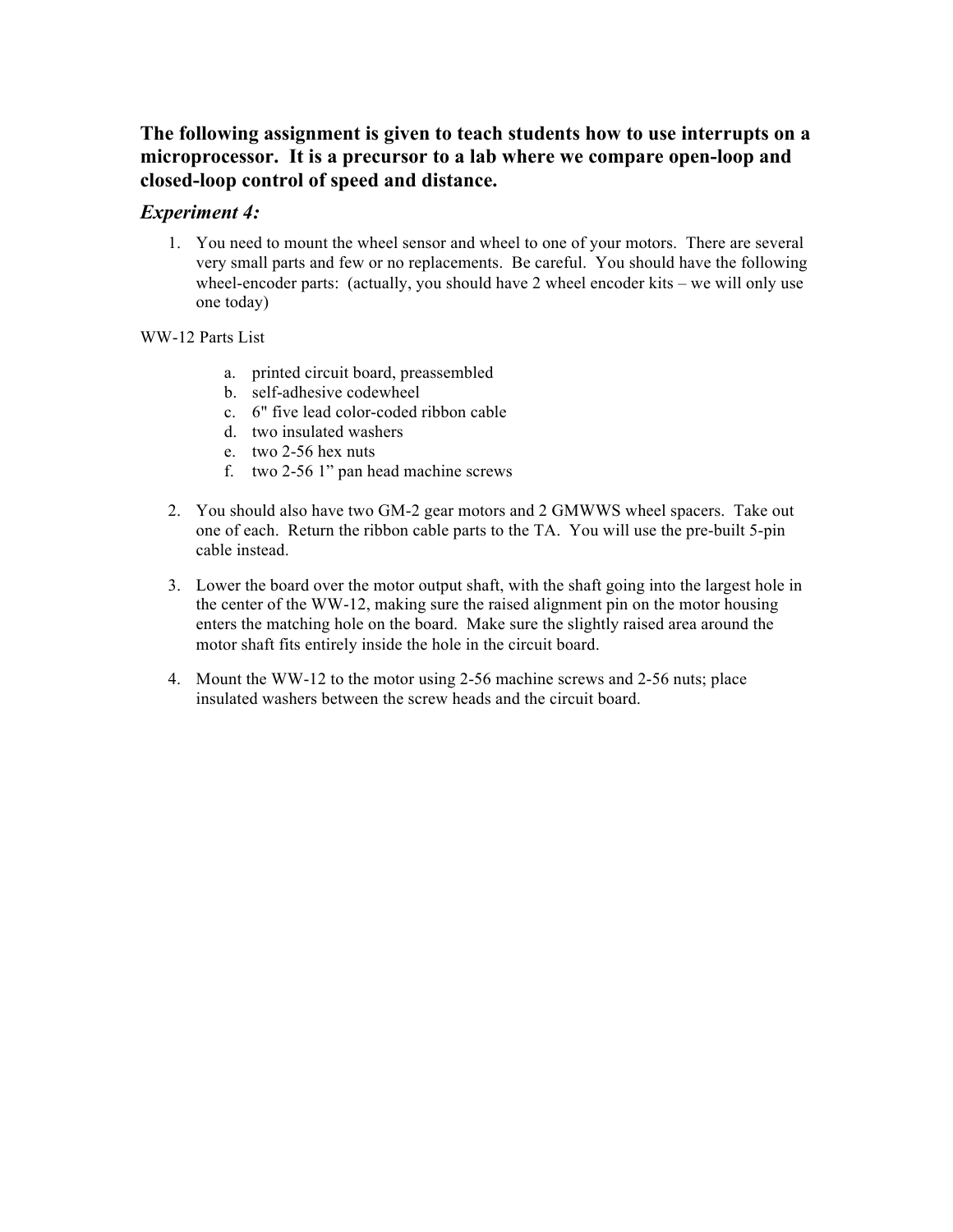

while also ensuring it is

centered with the hub.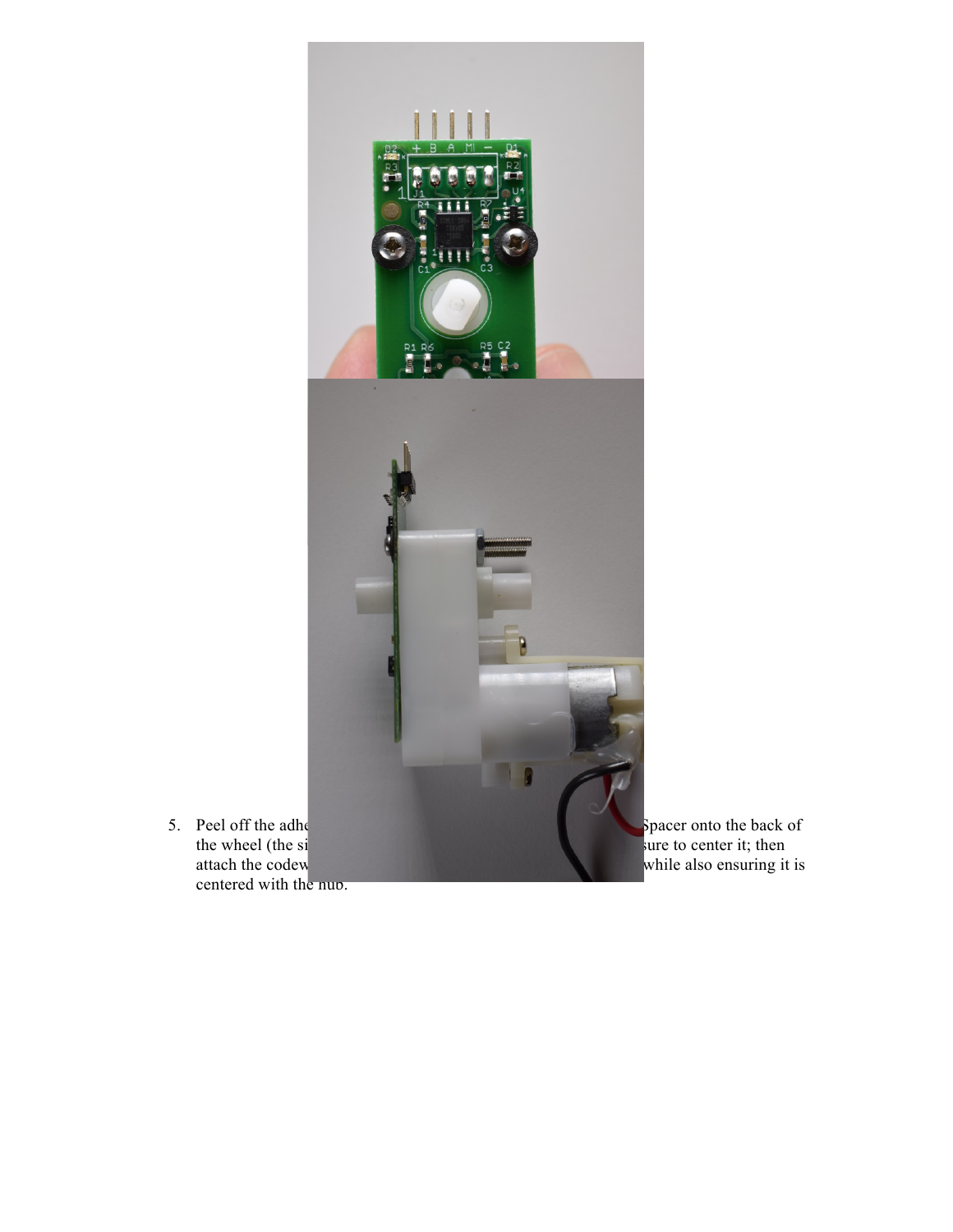

6. Attach the wheel to the hub – preferably with a  $\frac{1}{4}$  #2 screw.



7. Attach the 5-wire cable as shown. Match the markings on the PCB.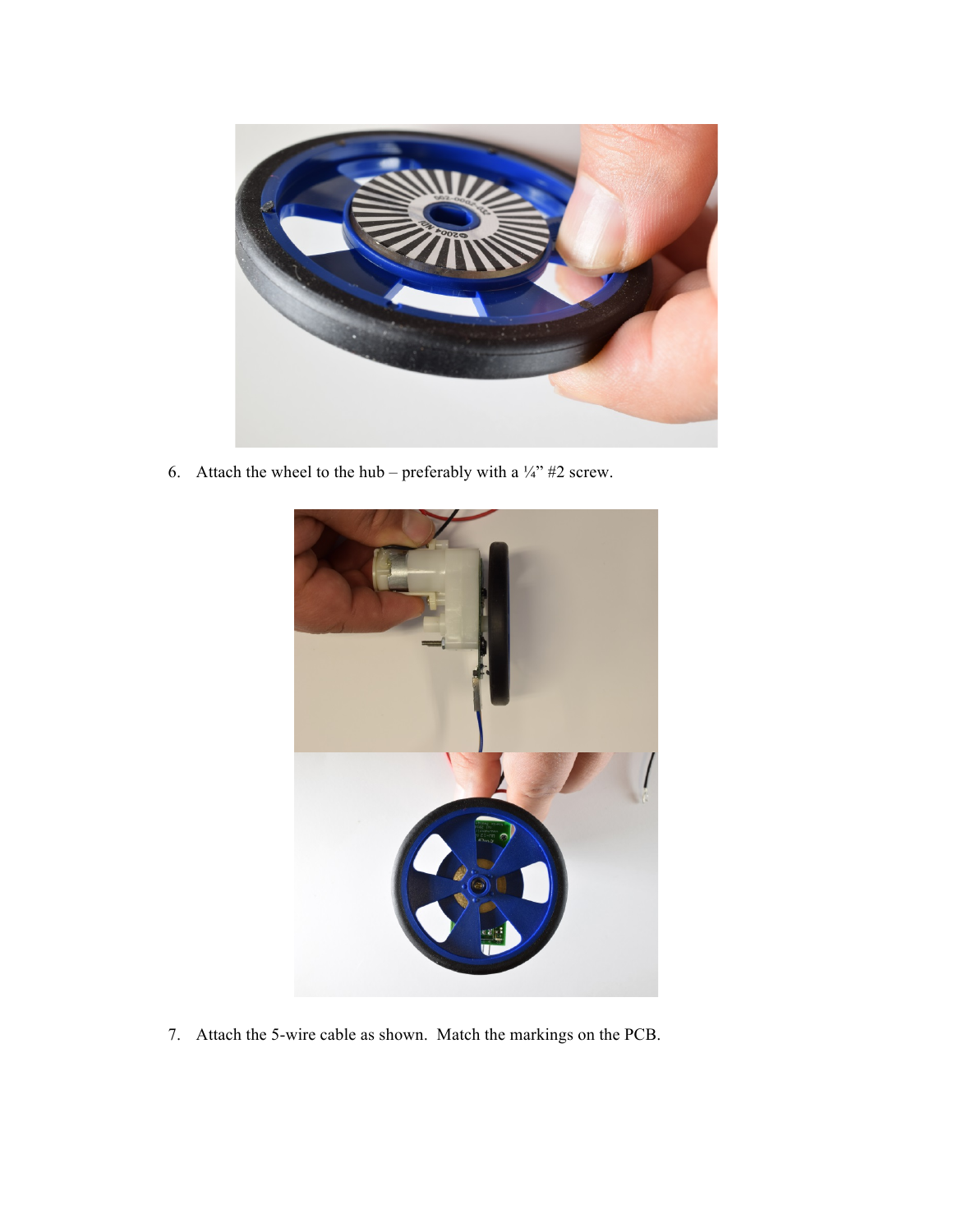## **Connector Pinout**

(color suggestions based on cable assembly photos below)

- 1. Vcc red
- 2. ChB / Direction / Serial Mode select (if low on reset) orange
- 3. ChA / Clock / Serial TX Out yellow
- 4. Quadrature Mode (if high or floating on reset) / Sign-Magnitude Mode (if low on reset) / Serial RX In - green
- 5. Gnd blue



- 8. Using jumpers connect the VCC and ground on the encoder board to  $+5$  and ground on the Arduino, respectively. Connect channel A to pin 2 of the Arduino and channel B to  $pin 3.$
- 9. Write a program to generate an interrupt on every rising edge of channel A. The interrupt service routine should check the value on channel B. Based on the timing diagram in Figure 8 in the WW-12 documentation, increment a counter by one each time the wheel moves in one direction and generates a pulse on channel A and decrement the counter each time the wheel moves in the opposite direction and generates a pulse on channel A. Print out this counter value every time it changes.